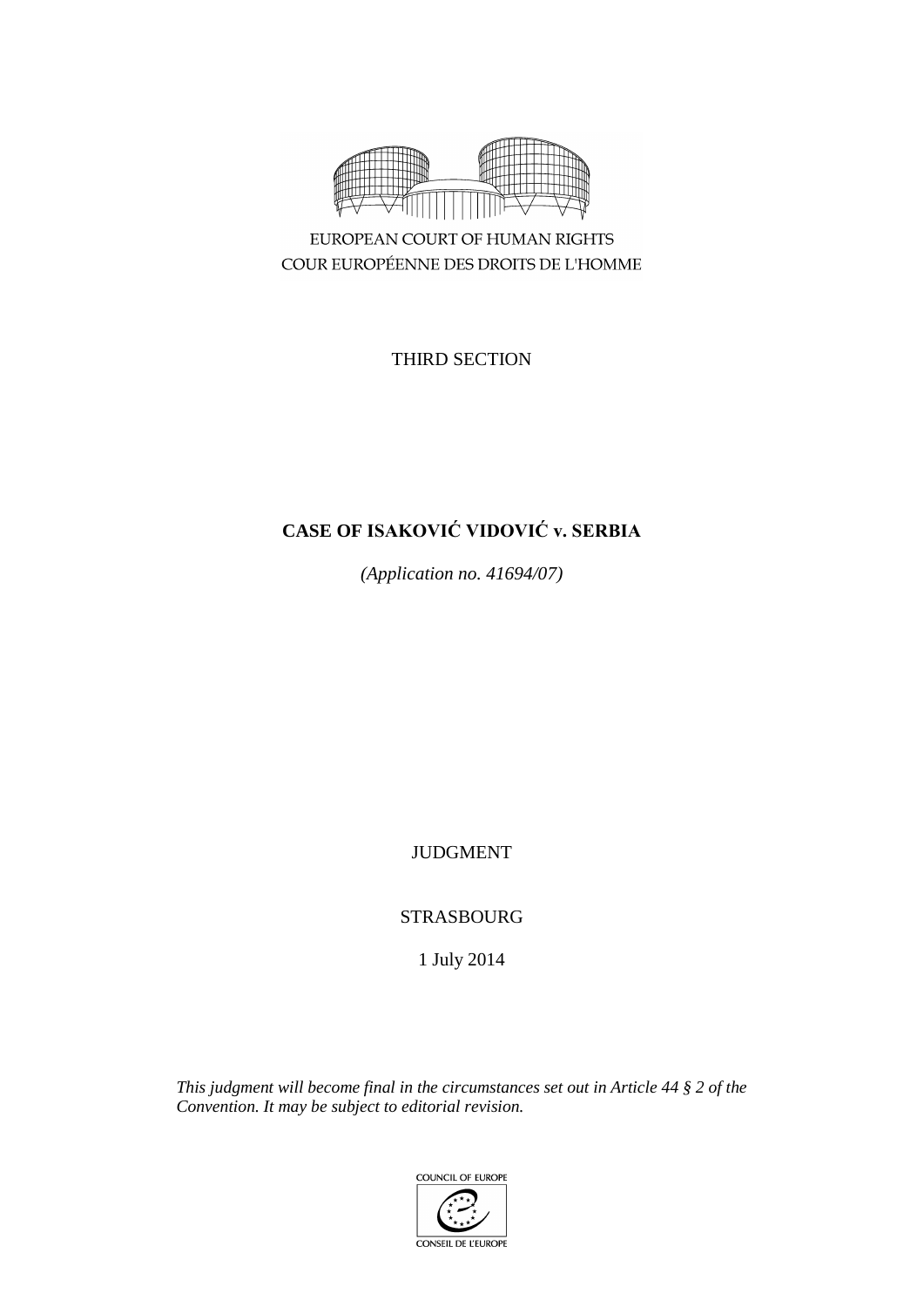#### **In the case of Isaković Vidović v. Serbia,**

The European Court of Human Rights (Third Section), sitting as a Chamber composed of:

Josep Casadevall, *President,* Alvina Gyulumyan, Ján Šikuta, Dragoljub Popović, Luis López Guerra, Johannes Silvis, Valeriu Griţco, *judges,* and Santiago Quesada, *Section Registrar,*

Having deliberated in private on 10 June 2014,

Delivers the following judgment, which was adopted on that date:

# PROCEDURE

1. The case originated in an application (no. 41694/07) against Serbia lodged with the Court under Article 34 of the Convention for the Protection of Human Rights and Fundamental Freedoms ("the Convention") by a Serbian national, Ms Suzana Isaković Vidović ("the applicant"), on 18 September 2007.

2. The applicant was represented by *Odvetniška družba Gregorovič & Pungartnik*, a law firm based in Šentjur, Slovenia. The Serbian Government ("the Government") were represented by their Agent, Mr S. Carić.

3. The application concerned a statute-barred prosecution for severe bodily harm allegedly caused to the applicant by her neighbour.

4. On 4 June 2012 the application was communicated to the Government. On 1 February 2014 the Court changed the composition of its Sections (Rule 25 § 1). This case was thus assigned to the newly composed Third Section (Rule 52 § 1).

# THE FACTS

### I. THE CIRCUMSTANCES OF THE CASE

5. The applicant, a medical doctor by profession, was born in 1967. She currently lives in Celje, Slovenia, having lived in Šabac, Serbia, at the material time.

6. The facts of the case, as submitted by the parties, may be summarised as follows.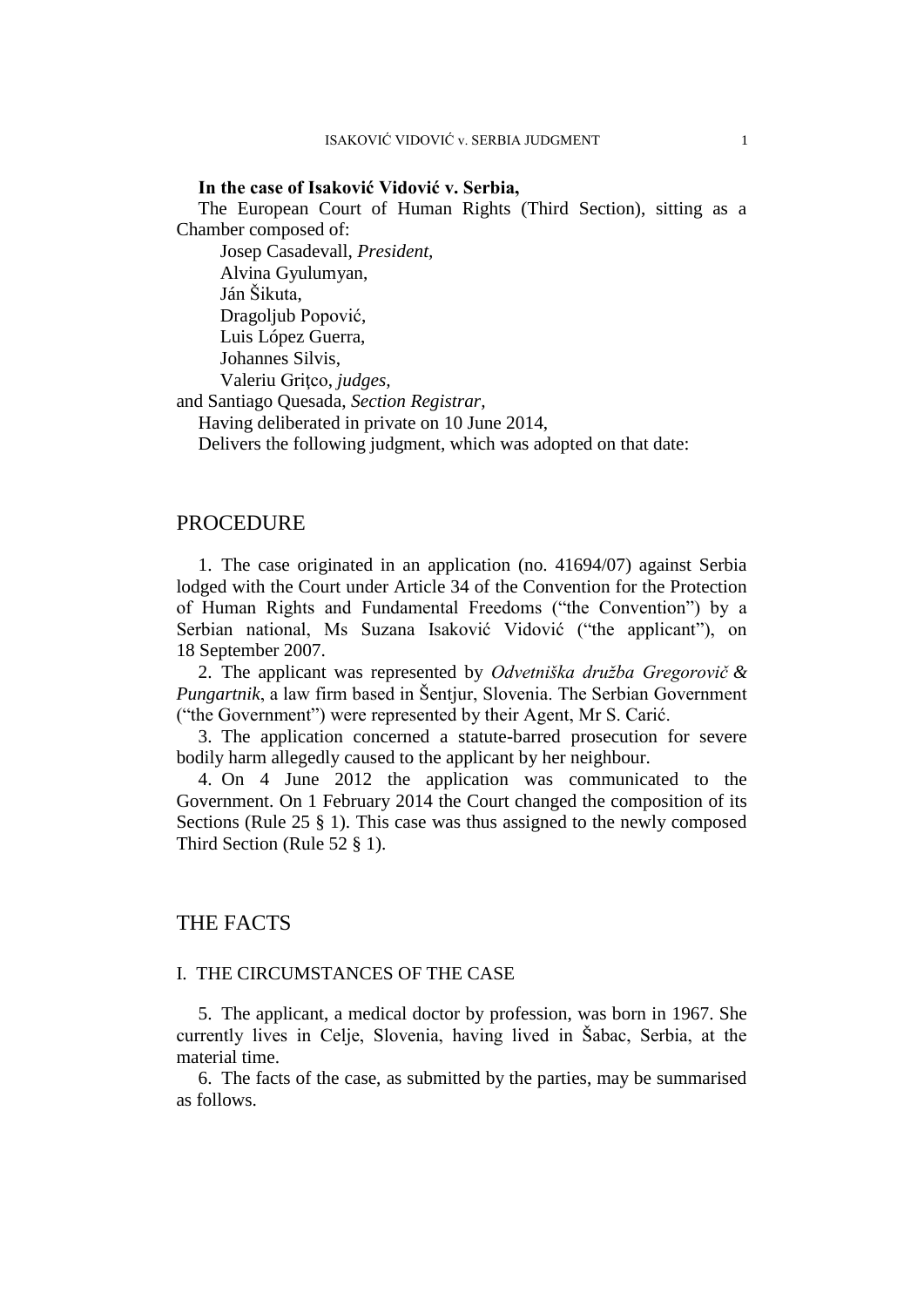7. On 2 September 1997 the applicant and her neighbour P.V. confronted each other in front of their houses following a verbal conflict between P.V. and the applicant's mother. While the applicant allegedly shouted obscenities at him, P.V. allegedly punched her in the face, causing her to fall down and lose consciousness. The medical records from the emergency ward showed that the applicant had sustained a number of injuries to her head. She was released from hospital the next day upon her own request.

8. On an unspecified date, the applicant lodged a criminal complaint (*krivičnu prijavu*) in respect of this event.

9. On 16 September 1997 P.V. and his wife brought a private criminal action (*privatnu krivičnu tužbu*) against the applicant for insult and defamation (*zbog uvrede i klevete*) and against both the applicant and her mother for making serious threats (*zbog ugrožavanja sigurnosti*).

10. On 2 March 1998 the Šabac Public Prosecutor filed a bill of indictment (*optužnicu*) against P.V. with the Šabac Municipal Court for the crime of severe bodily injuries (*zbog nanošenja teških telesnih povreda*).

11. On 20 March 1998 the Municipal Court joined the two sets of proceedings.

12. At some point in 2000 the applicant lodged a civil compensation claim within the criminal proceedings (*istakla imovinsko-pravni zahtev*).

13. Between 14 April 1998 and 31 May 2000 a total of thirteen hearings were held or adjourned.

14. At the hearing of 11 January 2000 a medical expert stated that, based on the available documentation, on 2 September 1997 the applicant had sustained a concussion as well as a contusion. She had also continued receiving medical treatment for another two months.

15. On 15 June 2000 the Municipal Court convicted both the applicant and P.V. as charged and sentenced them to a fine and four months imprisonment, respectively, both sentences suspended for a period of one year. The court instructed the applicant to pursue her civil claim in a separate civil suit. The applicant's mother was acquitted.

16. On 20 June 2001 the Šabac District Court quashed the convictions and ordered a new trial, but upheld the acquittal.

17. On 12 January 2004 a new hearing was scheduled for 25 February 2004.

18. On 25 February 2004 the Municipal Court terminated the proceedings against the applicant as time-barred, while the proceedings against P.V. continued.

19. On 2 April 2004 the main hearing started anew due to changes to the composition of the bench. Following the applicant's testimony, the proceedings were adjourned for an indefinite period, as the Municipal Court had to obtain certain missing medical documentation.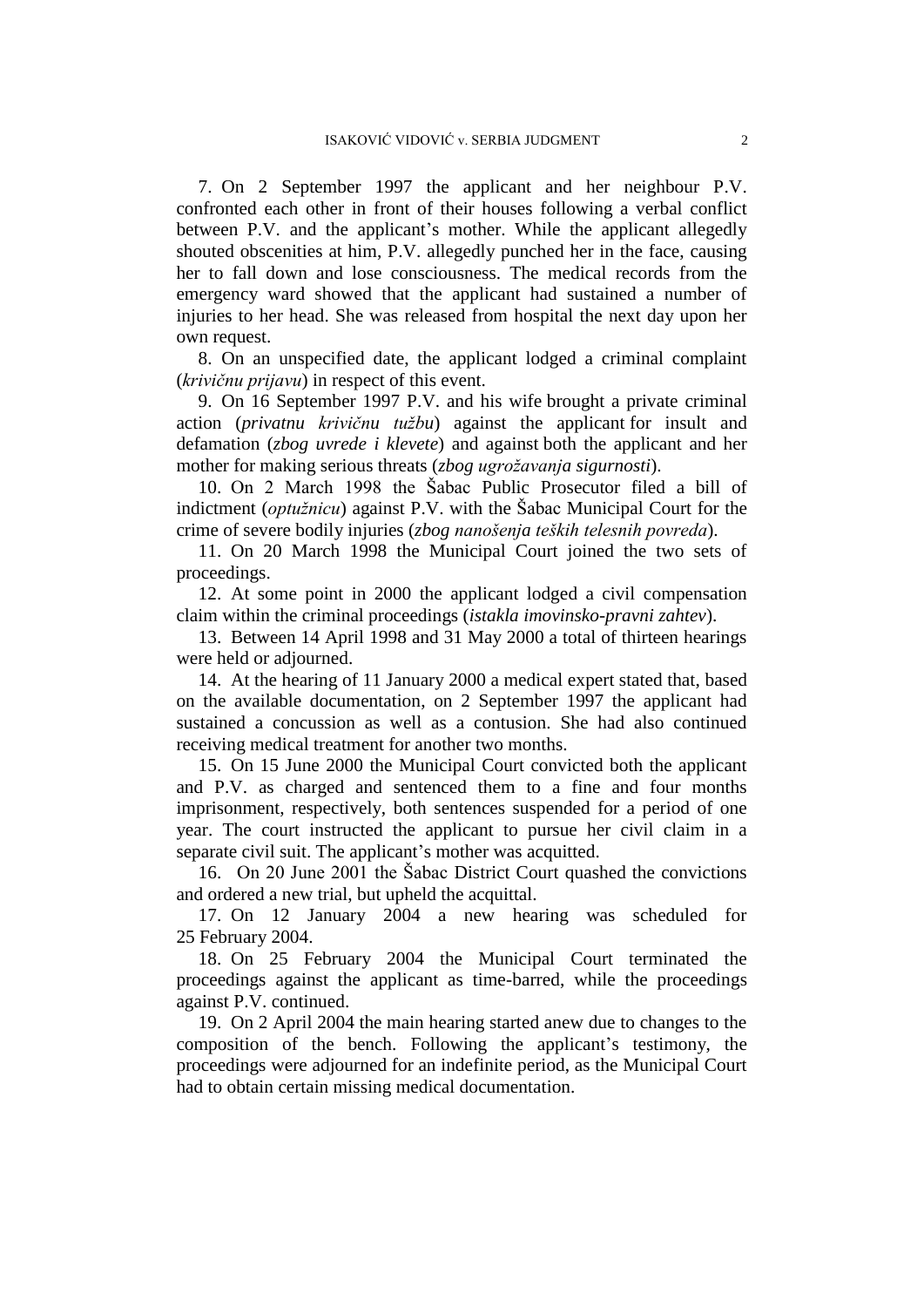20. At the next hearing of 18 May 2005, the Municipal Court heard P.V., as well as three witnesses. The court further decided to request the Belgrade Forensic Medicine Institute to give its opinion as regards the applicant's bodily injuries allegedly sustained at the material time. No new hearing was scheduled.

21. On 19 December 2005 the Municipal Court received the relevant medical opinion dated 16 September 2005. The opinion stated that the attack had caused the applicant severe bodily injuries (loss of consciousness, a concussion and a contusion of the zygomatic bone).

22. On an unspecified date the Municipal Court scheduled the next hearing for 22 May 2007. This hearing, however, was further adjourned on two separate occasions, because of P.V.'s or the trial judges' absence.

23. On 11 July 2007 the Municipal Court dismissed proposals for the examination of additional witnesses. On the same occasion the defendant requested that the entire trial bench be replaced by another. The case-file was subsequently forwarded to the President of the court for a decision.

24. On 5 September 2007 the Municipal Court terminated the proceedings against P.V. as time-barred.

25. The applicant never filed a separate civil compensation claim in respect of the underlying incident.

26. In 2008 the applicant and her family moved to Slovenia.

### II. RELEVANT DOMESTIC LAW AND PRACTICE

**A. The Criminal Code 1977 (***Krivični zakon Republike Srbije***; published in the Official Gazette of the Socialist Republic of Serbia nos. 26/77, 28/77, 43/77, 20/79, 24/84, 39/86, 51/87, 6/89 and 42/89, as well as in the Official Gazette of the Republic of Serbia – OG RS – nos. 16/90, 21/90, 26/91, 75/91, 9/92, 49/92, 51/92, 23/93, 67/93, 47/94 and 17/95)**

27. Articles 53, 67, 92 and 93 provided for the crimes of severe bodily injury, making threats, defamation and insult, respectively.

28. Article 53 § 1 provided that whoever perpetrated the crime of severe bodily injury could be sentenced to a prison term of between six months and five years.

# **B. The Criminal Code 2005 (***Krivični zakonik***, published in OG RS nos. 85/05, 88/05 and 107/05)**

29. Articles 103 and 104 provide, inter alia, that a prosecution of the crime defined in Article 53 § 1 of the Criminal Code 1977 shall become time-barred when more than ten years elapse since its commission.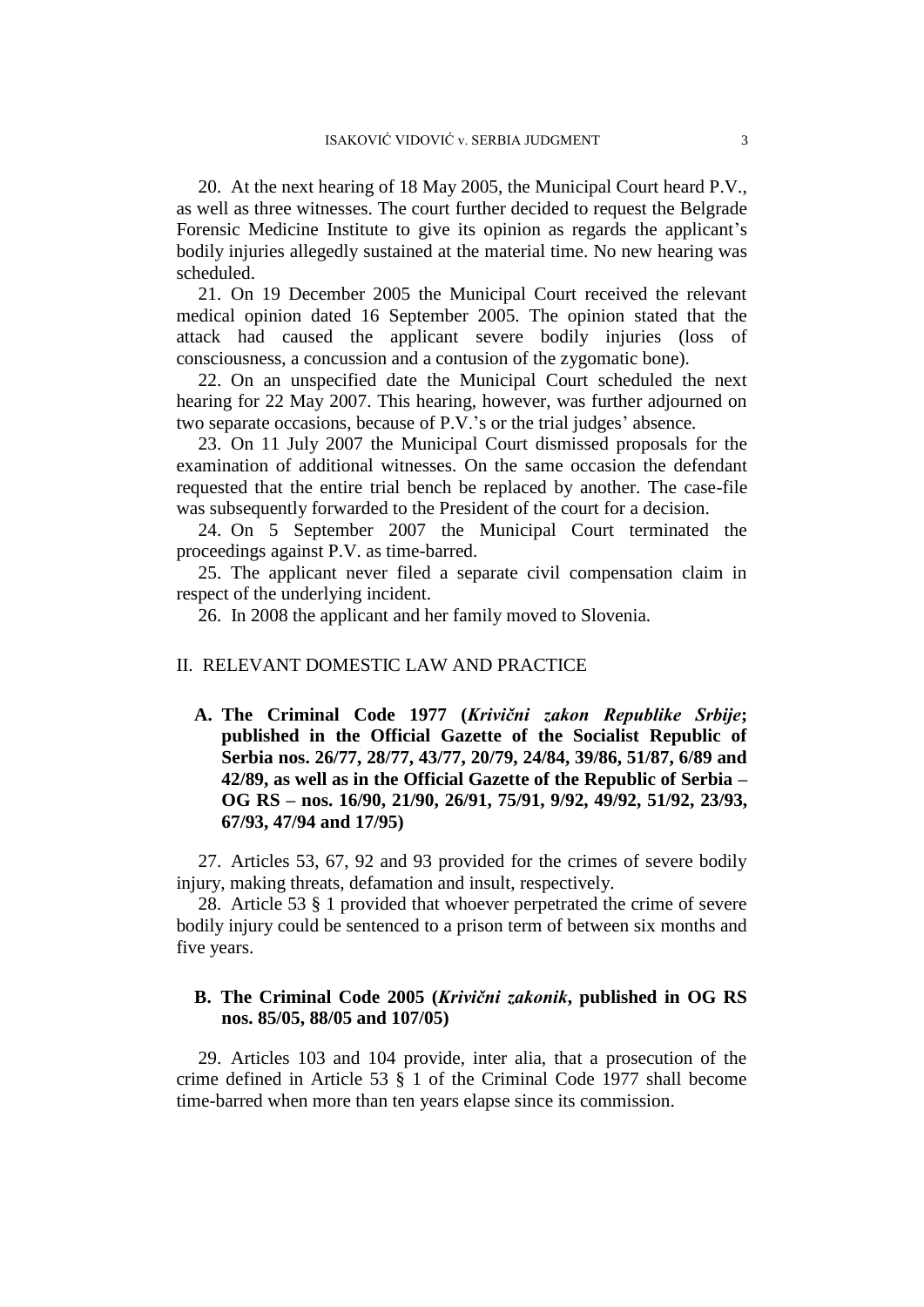# **C. The Code of Criminal Procedure 2001 (***Zakonik o krivičnom postupku***, published in the Official Gazette of the Federal Republic of Yugoslavia – OG FRY – nos. 70/01 and 68/02, as well as in OG RS nos. 58/04, 85/05, 115/05 and 49/07)**

30. Articles 19, 20, 46 and 235, read in conjunction, provide, inter alia, that formal criminal proceedings (krivični postupak) may be instituted at the request of an authorised prosecutor. In respect of crimes subject to prosecution ex officio the authorised prosecutor shall be the public prosecutor personally. His authority to decide whether to press charges, however, is bound by the principle of legality which requires that he must act whenever there is a reasonable suspicion that a crime subject to prosecution ex officio has been committed. It makes no difference whether the public prosecutor has learnt of the incident from a criminal complaint filed by the victim or another person, or indeed even if he has only heard rumours to that effect.

31. Article 53 provides that in respect of certain crimes subject to prosecution ex officio the public prosecutor may only press charges at the explicit request of the victim (po predlogu oštećenog). In respect of yet another group of crimes, of somewhat lesser gravity, the authorised prosecutor may only be the victim personally (privatni tužilac).

32. Article 61 provides that should the public prosecutor decide that there are no bases to press charges, he must inform the victim of this decision, who shall then have the right to take over the prosecution of the case on his own behalf, in the capacity of a "subsidiary prosecutor" (u svojstvu oštećenog kao tužioca), within eight days from the notification of that decision.

33. Unless specifically provided otherwise in the Criminal Code, all crimes are subject to prosecution ex officio (see Komentar Zakonika o krivičnom postupku, Prof. dr Tihomir Vasiljević and Prof. dr Momčilo Grubač, IDP Justinijan, Belgrade, 2005, p. 110, paragraph 4).

# **D. The Obligations Act (***Zakon o obligacionim odnosima***; published in the Official Gazette of the Socialist Federal Republic of Yugoslavia – OG SFRY – nos. 29/78, 39/85, 45/89, 57/89 and 31/93)**

34. Articles 199 and 200 provide, inter alia, that anyone who has suffered fear, physical pain or mental anguish as a consequence of a breach of his "personal rights" (prava ličnosti) shall be entitled, depending on their duration and intensity, to sue for financial compensation in the civil courts and, in addition, to request other forms of redress "which may be capable" of affording adequate non-pecuniary satisfaction.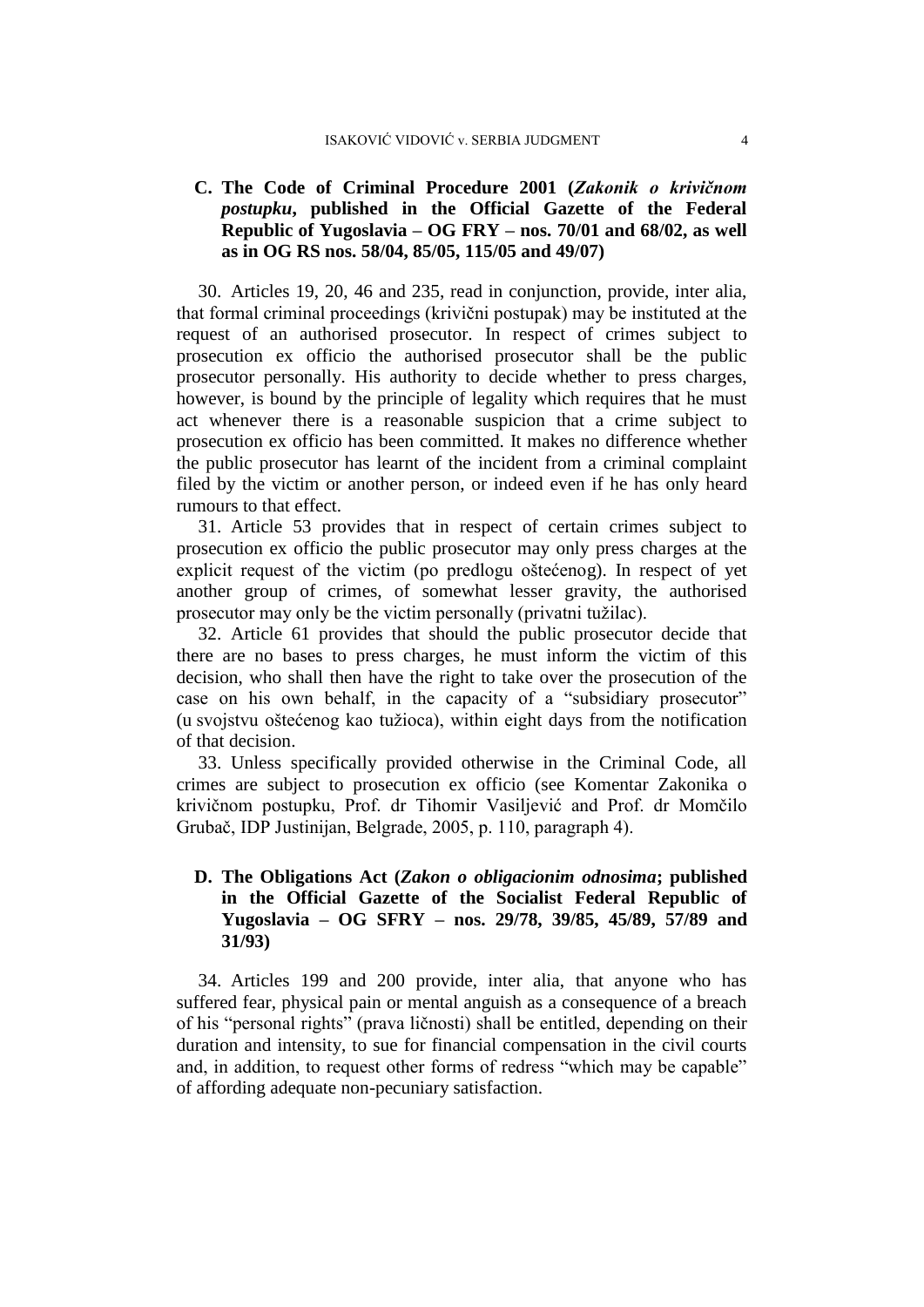35. Article 376 §§ 1 and 2 provide that a claim based on the abovementioned provisions may be brought within three years of the date on which the injured party learnt of the damage in question and identified the person responsible, but that such a claim must in any event be lodged within a maximum of five years as of the event itself.

36. Article 377 § 1 further provides that if the damage at issue has been caused as a result of the commission of a criminal offence, the civil limitation period may be extended so as to correspond to the applicable criminal statute of limitations.

#### **E. The relevant civil procedures rules and case-law**

37. The Civil Procedure Act 2004 (Zakon o parničnom postupku, published in OG RS nos. 125/04 and 111/09) was in force from 22 February 2005 until 1 February 2012. Article 13 of the Act provided that if a victim of a criminal offence had brought a civil action for damages against the offender, the civil court was bound by a final decision, if any, of the criminal court finding the offender guilty. The civil courts have, however, also consistently interpreted that provision in such a way that a criminal conviction was not a precondition for a damages award in a separate civil compensation suit (see, for instance, judgment Gž. 1739/06 of the Kragujevac District Court of 29 September 2006; judgment Gž. 1257/11 of the Novi Sad Appeals Court of 2 June 2011; judgment Gž. 3273/11 of the Novi Sad Appeals Court of 16 November 2011; judgment Gž. 146/12 of the Novi Sad Appeals Court of 5 April 2012; judgment Gž. 5676/11 of the Belgrade Appeals Court of 2 August 2012; and judgment Gž. 4357/12 of the Novi Sad Appeals Court of 26 October 2012; in which civil courts awarded non-pecuniary damages for injuries sustained during an arrest operation and/or in police custody in the absence of a criminal conviction against any police officer).

38. The Civil Procedure Act 1977 (Zakon o parničnom postupku, published in the OG SFRY nos. 4/77, 36/77, 6/80, 36/80, 43/82, 72/82, 69/82, 58/84, 74/87, 57/89, 20/90, 27/90 and 35/91, as well as in OG FRY nos. 27/92, 31/93, 24/94, 12/98, 15/98 and 3/02), which was in force until 22 February 2005, contained the same provision (see Article 12 § 3 thereof).

### THE LAW

### I. ALLEGED VIOLATION OF ARTICLE 8 OF THE CONVENTION

39. The applicant complained, without reference to Article 8 of the Convention, about the manner in which the criminal proceedings against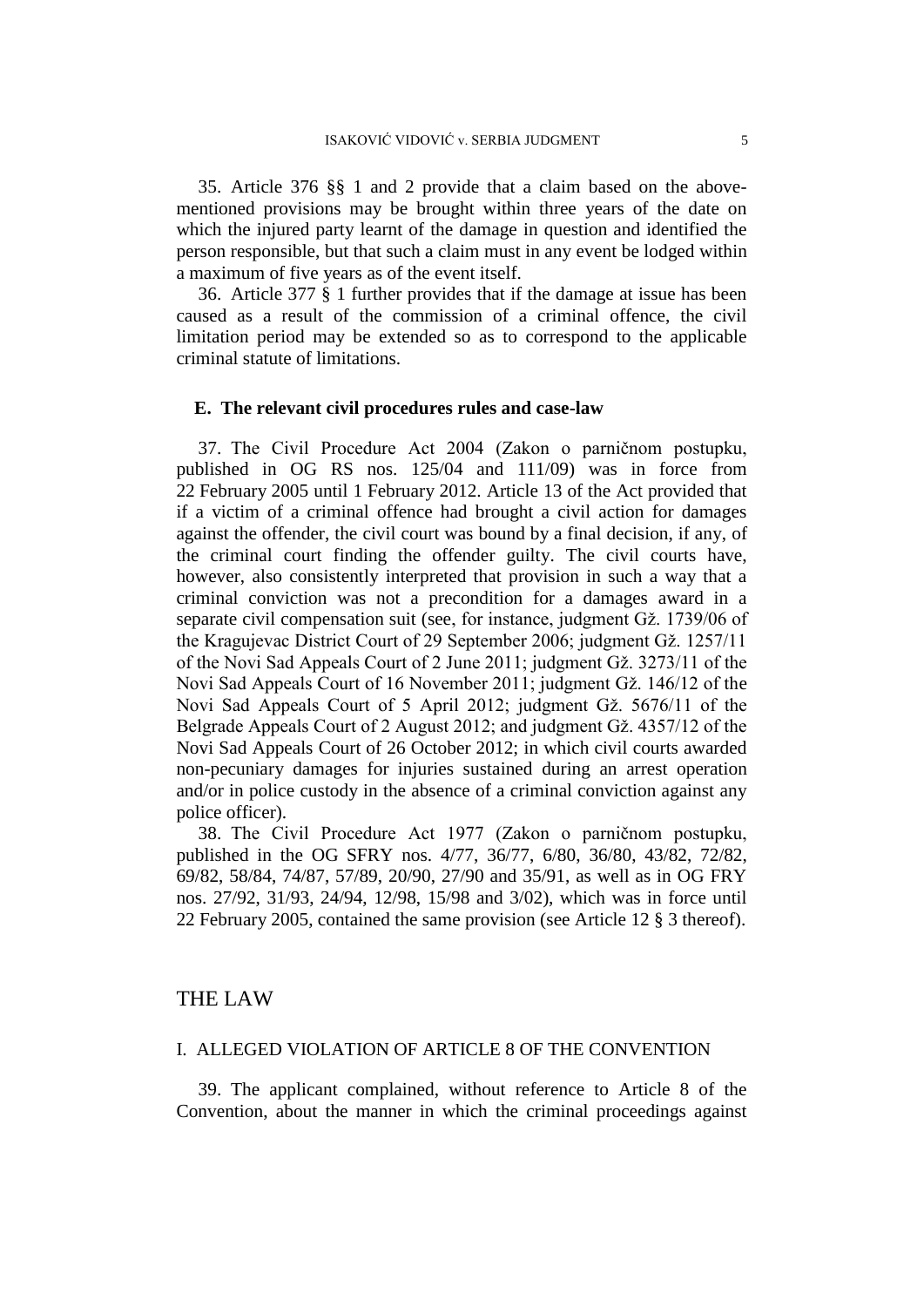P.V. were conducted, resulting, effectively, in his impunity, as well as the respondent State's consequent failure to provide her with any redress.

40. The Court, being the master of the characterisation to be given in law to the facts of any case before it (see *Akdeniz v. Turkey*, no. 25165/94, § 88, 31 May 2005), considers that this complaint falls to be examined under Article 8 of the Convention, which, in so far as relevant, reads as follows:

"1. Everyone has the right to respect for his private ... life ...

2. There shall be no interference by a public authority with the exercise of this right except such as is in accordance with the law and is necessary in a democratic society in the interests of national security, public safety or the economic well-being of the country, for the prevention of disorder or crime, for the protection of health or morals, or for the protection of the rights and freedoms of others."

# **A. Admissibility**

#### *1. Compatibility ratione temporis*

41. The Government recalled that the incident giving rise to the present application happened before the entry into force of the Convention in respect of Serbia on 3 March 2004. Moreover, most of the investigation undertaken in this regard also took place prior to that date. It followed, according to the Government, that the applicant's entire complaint was outside of the Court's competence *ratione temporis*.

42. The applicant submitted that the violation in question was of an ongoing character and, further, that the impugned criminal proceedings ended more than three and a half years following the Serbian ratification of the Convention.

43. The Court reiterates that its jurisdiction *ratione temporis* covers only the period after the ratification of the Convention by the respondent State. From the ratification date onwards, however, the State's alleged acts and omissions must conform to the Convention, meaning that all subsequent facts fall within the Court's jurisdiction even where they are merely extensions of an already existing situation (see, for example, *Yağcı and Sargın v. Turkey*, 8 June 1995, § 40, Series A no. 319-A, and *Almeida Garrett, Mascarenhas Falcão and Others v. Portugal*, nos. 29813/96 and 30229/96, § 43, ECHR 2000-I). Accordingly, the Government's objection must be dismissed, the Court being competent to examine the applicant's complaint in so far as it relates to the respondent State's alleged failure to fulfil its procedural obligations under the Convention as of 3 March 2004. The Court may, however, also have regard to the facts prior to the ratification inasmuch as they could be considered to have created a continuous situation extending beyond that date or may be relevant for the understanding of facts occurring thereafter (see, *Salontaji-Drobnjak v. Serbia*, no. 36500/05, § 110, 13 October 2009; see also, *mutatis mutandis*,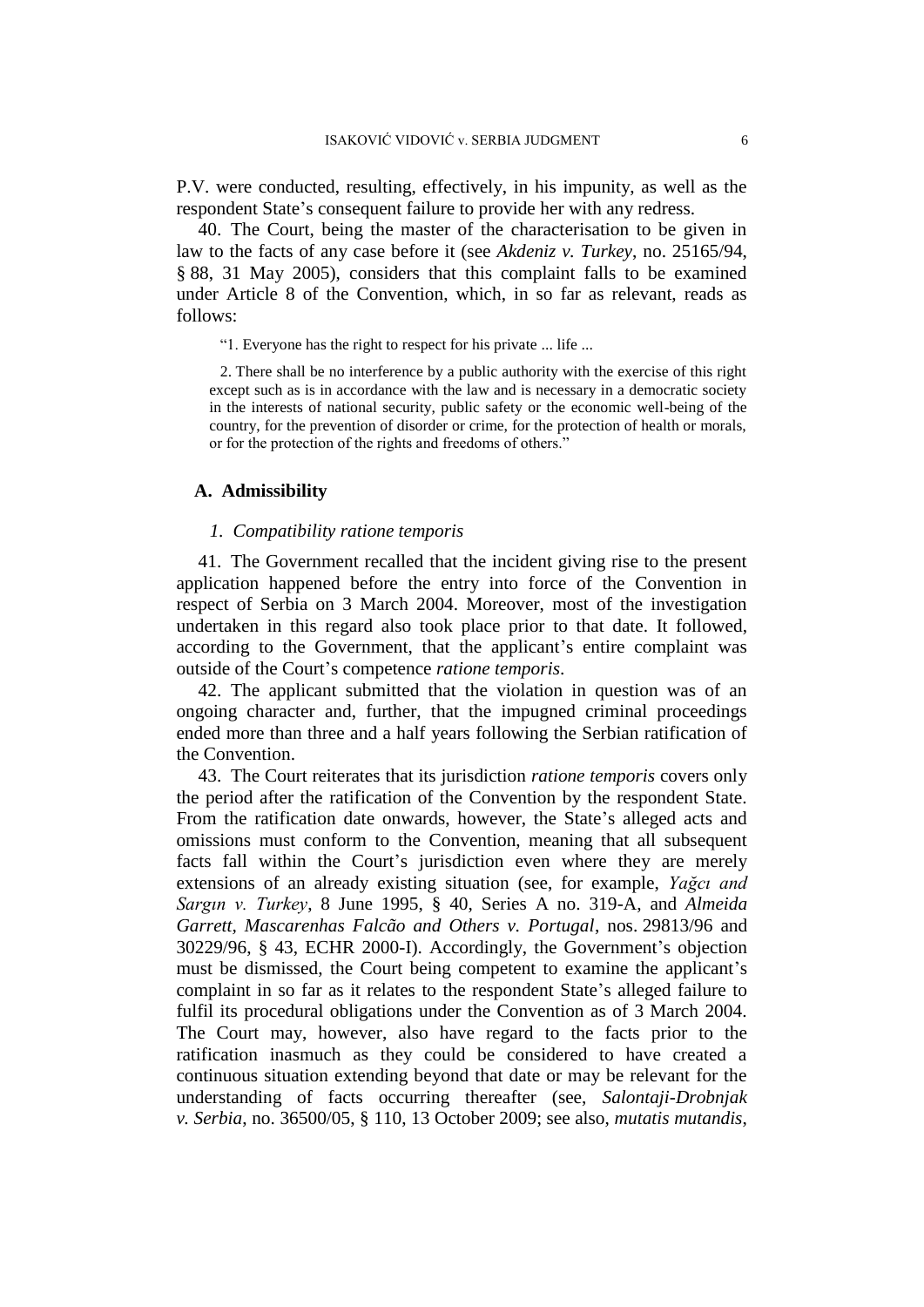*Zorica Jovanović v. Serbia*, no. 21794/08, § 49, ECHR 2013; *Šilih v. Slovenia* [GC], no. 71463/01, § 159, 9 April 2009; and *P.M. v. Bulgaria*, no. 49669/07, §§ 56-58, 24 January 2012).

### *2. Exhaustion of domestic remedies*

44. The Government averred that the applicant had not brought a separate civil suit based on the Obligations Act (see paragraph 34 above), even though a criminal conviction was not a prerequisite in this regard (see paragraphs 37 and 38 above), nor had made use of the available and effective constitutional redress.

45. The applicant maintained that a constitutional appeal was not an effective remedy at the relevant time and/or in view of the particular circumstances of the present case. As regards civil redress, it would have been very difficult for the applicant to obtain a judgment in her favour given the lack of a prior criminal conviction. In any event, these proceedings would have probably lasted for another ten years and any civil redress could not have substituted for the Government's failure to provide the applicant with an effective criminal remedy.

46. The Court reiterates that the rule of exhaustion of domestic remedies referred to in Article 35 § 1 of the Convention obliges applicants to use first the remedies that are normally available and sufficient in the domestic legal system to enable them to obtain redress for the breaches alleged. The existence of the remedies must be sufficiently certain, in practice as well as in theory, failing which they will lack the requisite accessibility and effectiveness. However, Article 35 § 1 does not require that recourse should be had to remedies which are inadequate or ineffective (see *Aksoy v. Turkey*, 18 December 1996, §§ 51-52, *Reports of Judgments and Decisions* 1996- VI, and *Barta v. Hungary*, no. 26137/04, § 45, 10 April 2007).

47. Turning to the present case, the Court notes that from the Government's submissions it is not clear against whom a civil action for damages should have been brought (see *Sandra Janković v. Croatia*, no. 38478/05, § 35, 5 March 2009). Further, even assuming that the applicant could have obtained damages in civil proceedings from the respondent State itself and have done so in the absence of a prior criminal conviction of P.V. (see paragraphs 34, 37 and 38 above), the Court is of the opinion that effective deterrence against attacks on the physical integrity of a person requires efficient criminal law mechanisms capable of ensuring adequate protection (see, mutatis mutandis, *X and Y v. the Netherlands*, 26 March 1985, § 27, Series A no. 91; *August v. the United Kingdom* (dec.), no. 36505/02, 21 January 2003; *M.C. v. Bulgaria*, no. 39272/98, § 50, ECHR 2003-XII; and *Sandra Janković*, cited above, § 36, where the applicant suffered similar or arguably even lesser injuries compared to the applicant in the present case).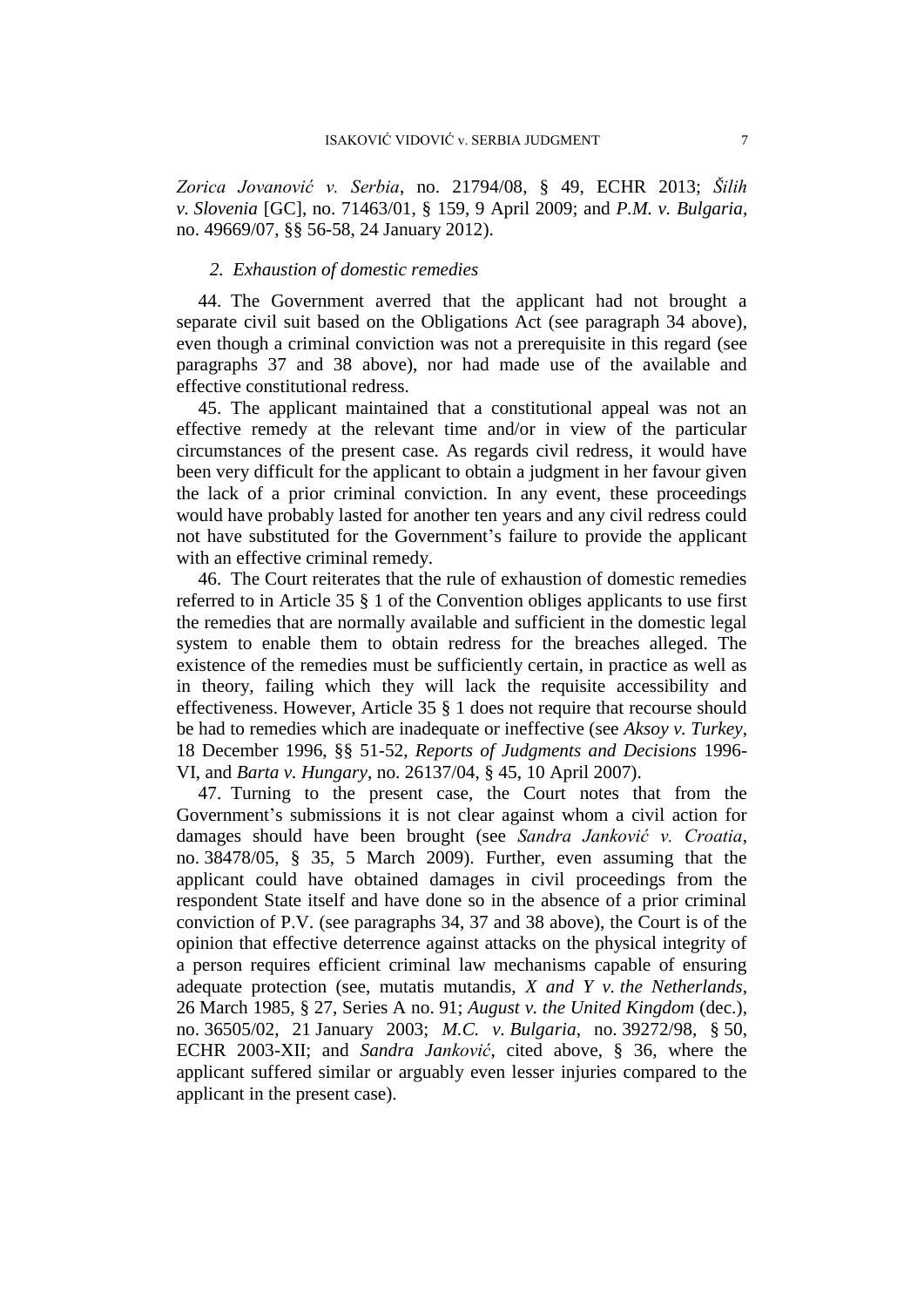48. Finally, the Court has consistently held that a constitutional appeal should, in principle, be deemed effective within the meaning of Article 35 § 1 of the Convention in respect of all applications introduced against Serbia as of 7 August 2008 (see *Vinčić and Others v. Serbia*, no. 44698/06 and others, § 51, 1 December 2009; see also *Rakić and Others v. Serbia*, no. 47460/07 and others, § 39, 5 October 2010, and *Hajnal v. Serbia*, no. 36937/06, §§ 122 and 123, 19 June 2012). Since the applicant in the present case had lodged her application before that date, the Court sees no reason to depart from its earlier conclusions on the issue.

49. In view of the foregoing, the Government's two-pronged objection regarding the exhaustion requirement must be dismissed.

### *3. Article 35 § 3 (b) of the Convention*

50. The Government argued that the applicant's complaint should be declared inadmissible since "she had not suffered a significant disadvantage" within the meaning of Article 35 § 3 (b) of the Convention. In particular, they noted that the applicant had spent only one day in hospital, that a concussion allegedly suffered by her had been established by merely one of the doctors involved and that, in any event, there had been no lasting medical consequences. Also, the applicant continued living in the same neighbourhood and never complained of any further harassment or filed a separate civil claim for moral damages in respect of the original incident. Lastly, the Government maintained that there was nothing "systemic" in the case, that the applicant was not a member of a vulnerable minority group or an individual in a particularly vulnerable position. The entire matter had also been duly considered by the domestic judicial authorities. Any delay was due to the domestic courts' attempt to fully establish all relevant facts concerning the incident in question.

51. The applicant strongly contested the Government's "unfair and inappropriate" comments. In particular, she submitted that it was due to the respondent State's procedural inefficiency that there was no final judicial decision on the merits of what had happened on 2 September 1997. In any event, the criminal proceedings brought against P.V. concerned severe bodily injuries, which crime could never be considered insignificant. The applicant was hospitalised following the incident and was released only upon her own request and due to her concerns about the safety of her child. The applicant was also in a state of shock for a period of ten days following the incident and continued with her medical treatment for another two months. In the meantime, she suffered from memory lapses, fatigue, reduced concentration, headaches and anxiety. The disputes with P.V. likewise continued, albeit verbally. The applicant nevertheless continued having serious concerns for her own safety, as well as the safety of her family members, and therefore ultimately decided to move to Slovenia in 2008.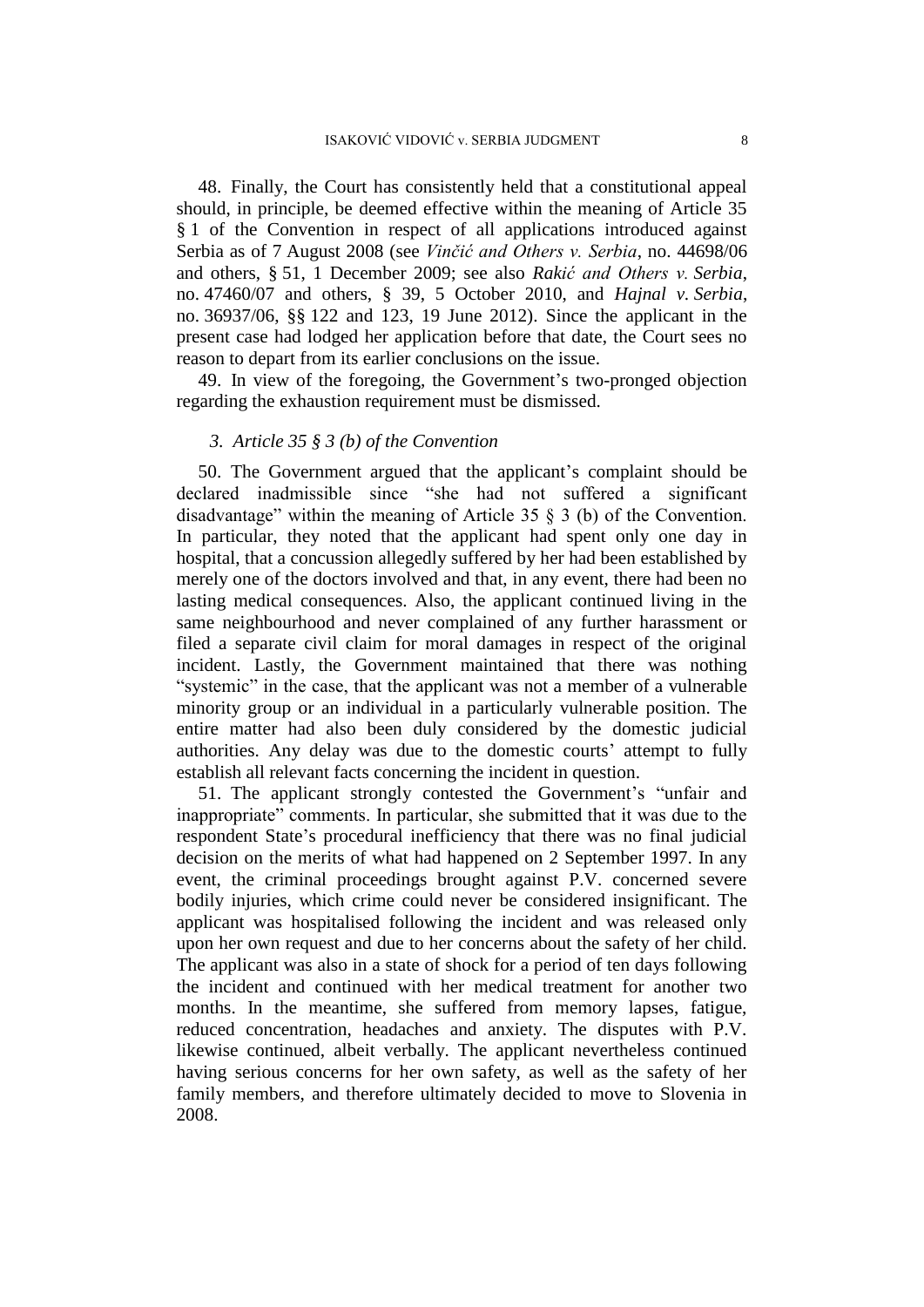52. The Court recalls that Article 35 of the Convention, as amended by Protocol No. 14, which entered into force on 1 June 2010, provides as follows:

"3. The Court shall declare inadmissible any individual application submitted under Article 34 if it considers that:

b. the applicant has not suffered a significant disadvantage, unless respect for human rights as defined in the Convention and the Protocols thereto requires an examination of the application on the merits and provided that no case may be rejected on this ground which has not been duly considered by a domestic tribunal."

53. As indicated in paragraph 79 of the Explanatory Report to Protocol No. 14: "The new criterion may lead to certain cases being declared inadmissible which might have resulted in a judgment without it. Its main effect, however, is likely to be that it will in the longer term enable more rapid disposal of unmeritorious cases".

54. Turning to the present case, quite apart from the exact severity of the injuries allegedly sustained by the applicant and the requirement for her complaint to have been duly considered by a tribunal (see, mutatis mutandis, *Juhas Đurić v. Serbia*, no. 48155/06, § 56, 7 June 2011), the Court is of the opinion that the issue of whether the Government have complied with their positive obligation to afford adequate redress to the applicant in the very specific circumstances of the present case cannot be considered trivial. Accordingly, the Government's objection must be dismissed, respect for human rights, as defined in the Convention, requiring the examination of the applicant's complaint on its merits.

### *4. Conclusion*

55. The Court notes that the applicant's complaint is not manifestly illfounded within the meaning of Article 35 § 3 (a) of the Convention. It further notes that it is not inadmissible on any other grounds. It must therefore be declared admissible.

# **B. Merits**

...

#### *1. The parties' submissions*

56. The applicant reaffirmed her complaint and restated her arguments described at paragraphs 45 and 51 above. She further recalled that the concept of "private life" included one's physical and psychological integrity and noted that she had been attacked by P.V. in the presence of her mother and her child in front of her own home. Ultimately, the respondent State offered no redress since the criminal proceeding brought against P.V. were terminated based on the applicable statute of limitations and further made obtaining any civil damages very difficult.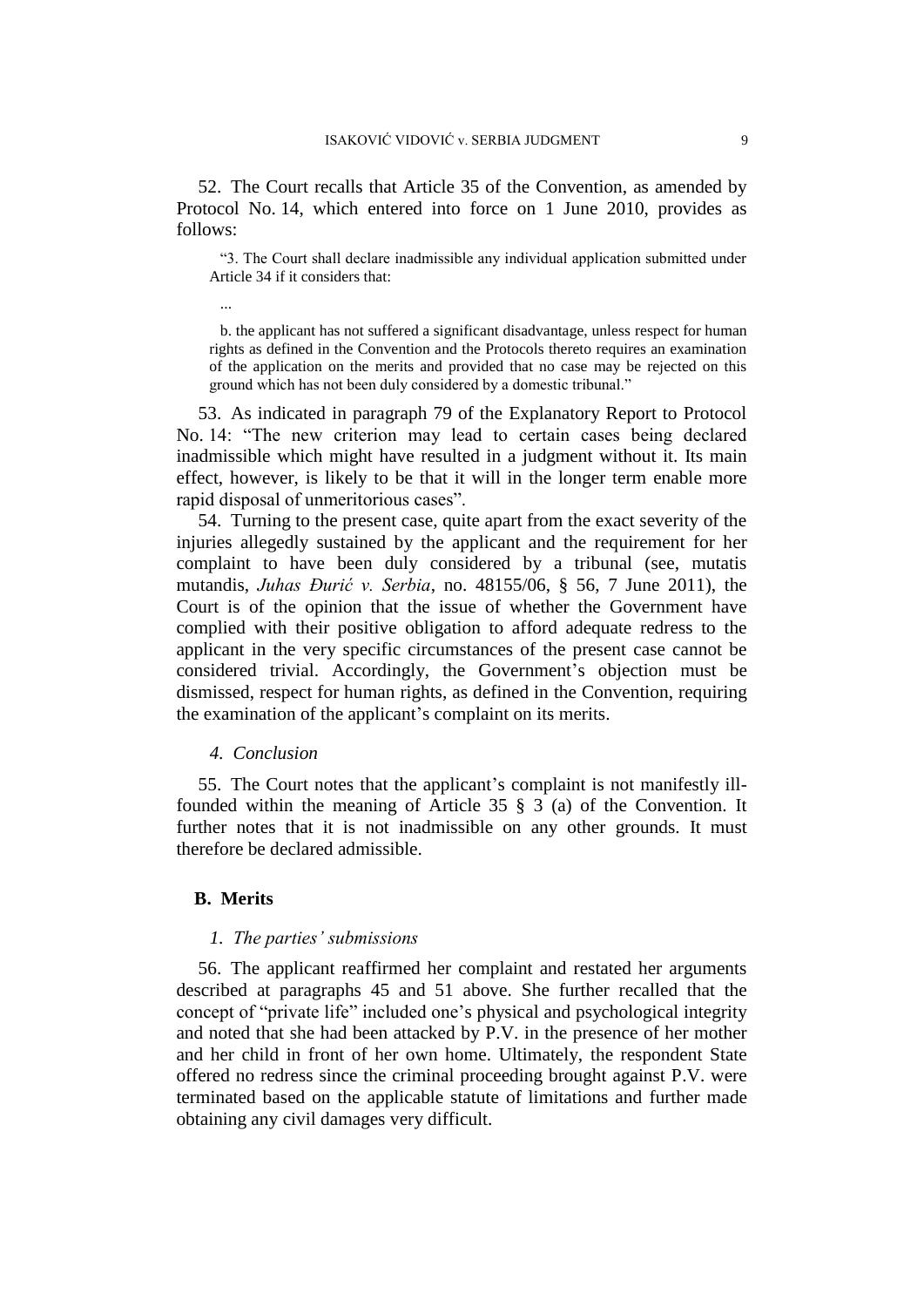57. The Government described the entire incident as a property-related quarrel among neighbours insufficiently serious to amount to a violation of Article 8 of the Convention (see paragraph 50 above). There were no longlasting psychological effects on the applicant. The applicant had also "probably ... verbally provoked ..." P.V. Lastly, the Government recalled that the applicant had never filed a separate civil suit for damages whilst the respondent State, for its part, had instituted criminal proceedings *ex officio*.

#### *2. The relevant principles*

58. The Court recalls that even though the essential object of Article 8 is, indeed, to protect the individual against arbitrary action by the public authorities, there may in addition be positive obligations inherent in effective "respect" for private and family life and these obligations may involve the adoption of measures in the sphere of the relations of individuals between themselves (see, mutatis mutandis, *X and Y v. the Netherlands*, cited above, §§ 23-24, and *Mikulić v. Croatia*, no. 53176/99, § 57, ECHR 2002-I and 27).

59. As regards respect for private life, the Court has previously held, in various contexts, that the concept of private life includes a person's physical and psychological integrity. Under Article 8 the States have a duty to protect physical and moral integrity of an individual from other persons. To that end they are to maintain and apply in practice an adequate legal framework affording protection against acts of violence by private individuals (see *X and Y v. the Netherlands*, cited above, §§ 22 and 23*; Costello-Roberts v. the United Kingdom*, 25 March 1993, § 36, Series A no. 247-C; D.P. and *J.C. v. the United Kingdom*, no. 38719/97, § 118, 10 October 2002; *M.C. v. Bulgaria*, cited above, §§ 150 and 152; and *Sandra Janković*, cited above, § 45, 5 March 2009).

60. The Court reiterates that its task is not to substitute itself for the competent domestic authorities in determining the most appropriate methods for protecting individuals from attacks on their personal integrity, but rather to review under the Convention the decisions that those authorities have taken in the exercise of their power of appreciation. The Court will therefore examine whether Serbia, in handling the applicant's case, has been in breach of its positive obligation under Article 8 of the Convention (see, mutatis mutandis, *Handyside v. the United Kingdom*, 7 December 1976, § 49, Series A no. 24; and *Sandra Janković*, cited above, § 46).

### *3. The application of these principles to the present case*

61. Turning to the present case, the Court notes that the applicant alleged that on the day in question she had been punched in the face by her neighbour, causing her to fall down and lose consciousness. The medical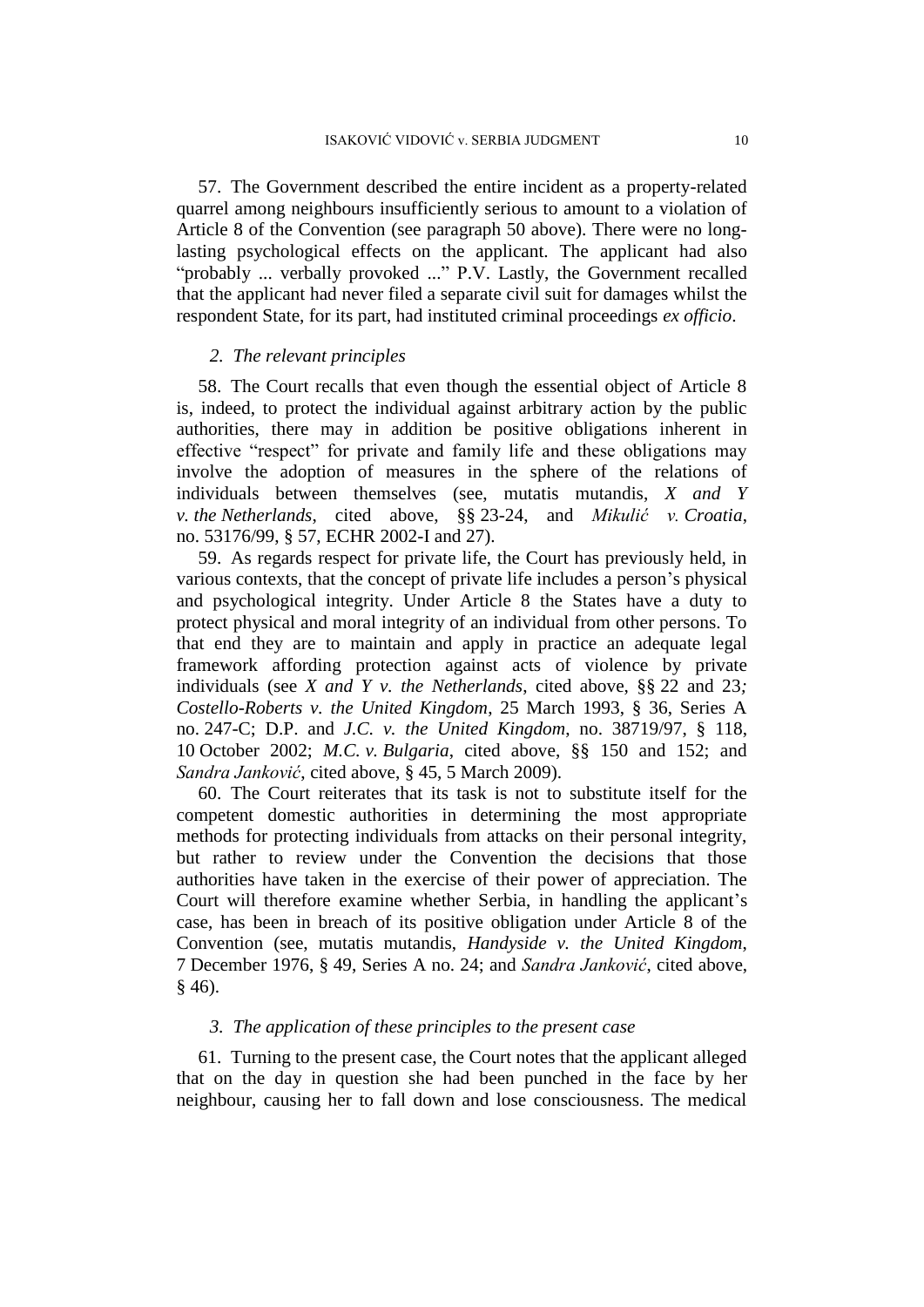records from the emergency ward also showed that the applicant had sustained a number of injuries to her head requiring hospitalisation, which injuries were subsequently classified as serious bodily harm by the Municipal Court (see paragraphs 7, 14 and 15 above). The Court considers that alleged acts of violence such as those require the States to adopt adequate positive measures in the sphere of criminal law protection (see *Sandra Janković*, cited above, § 47).

62. As to the criminal law mechanisms provided in the Serbian legal system, the Court notes that violent acts committed by private individuals are prohibited in a number of provisions of the Criminal Code, including the crime of severe bodily injury. The Court further observes that Serbian criminal law distinguishes between criminal offences to be prosecuted by the public prosecutor, either of his own motion or upon a private application, and criminal offences to be prosecuted by means of a private prosecution. The latter category concerns criminal offences of a lesser nature. The Serbian legal system also envisages the injured party acting as a subsidiary prosecutor. In respect of criminal offences for which the prosecution is to be undertaken by the public prosecutor, where the said official declines to prosecute on whatever ground, the injured party may take over the prosecution as a subsidiary prosecutor. In contrast, a private prosecution is undertaken from the beginning by a private prosecutor (see paragraphs 30-33 above). In these circumstances, the Court is satisfied that in the present case domestic law afforded the applicant adequate protection.

63. As regards the manner in which the criminal law mechanisms were implemented in the instant case, the Court notes that on an unspecified date, following the incident, the applicant lodged a criminal complaint. On 2 March 1998 the Šabac Public Prosecutor indicted P.V. on suspicion of having committed the crime of severe bodily injury. At the hearing of 11 January 2000 a medical expert stated that the available documentation indicated that on 2 September 1997 the applicant had sustained a concussion as well as a contusion. She had also continued receiving medical treatment for another two months. On 15 June 2000 the Municipal Court convicted P.V. as charged and sentenced him to four months imprisonment, suspended for a period of one year. On 20 June 2001 the Šabac District Court quashed the conviction and ordered a new trial. Between 3 March 2004, that being the date of entry into force of the Convention in respect of Serbia, and 11 July 2007 the Municipal Court appears to have held or adjourned a total of six hearings, the latter for reasons which cannot be imputed to the applicant's conduct (see paragraphs 19-23 above). Ultimately, having in the meantime obtained an additional medical opinion to the effect that the attack had caused the applicant severe bodily injuries (i.e. a concussion and a contusion of the zygomatic bone), on 5 September 2007 the Municipal Court terminated the proceedings against P.V. as time-barred (see paragraphs 21 and 24 above).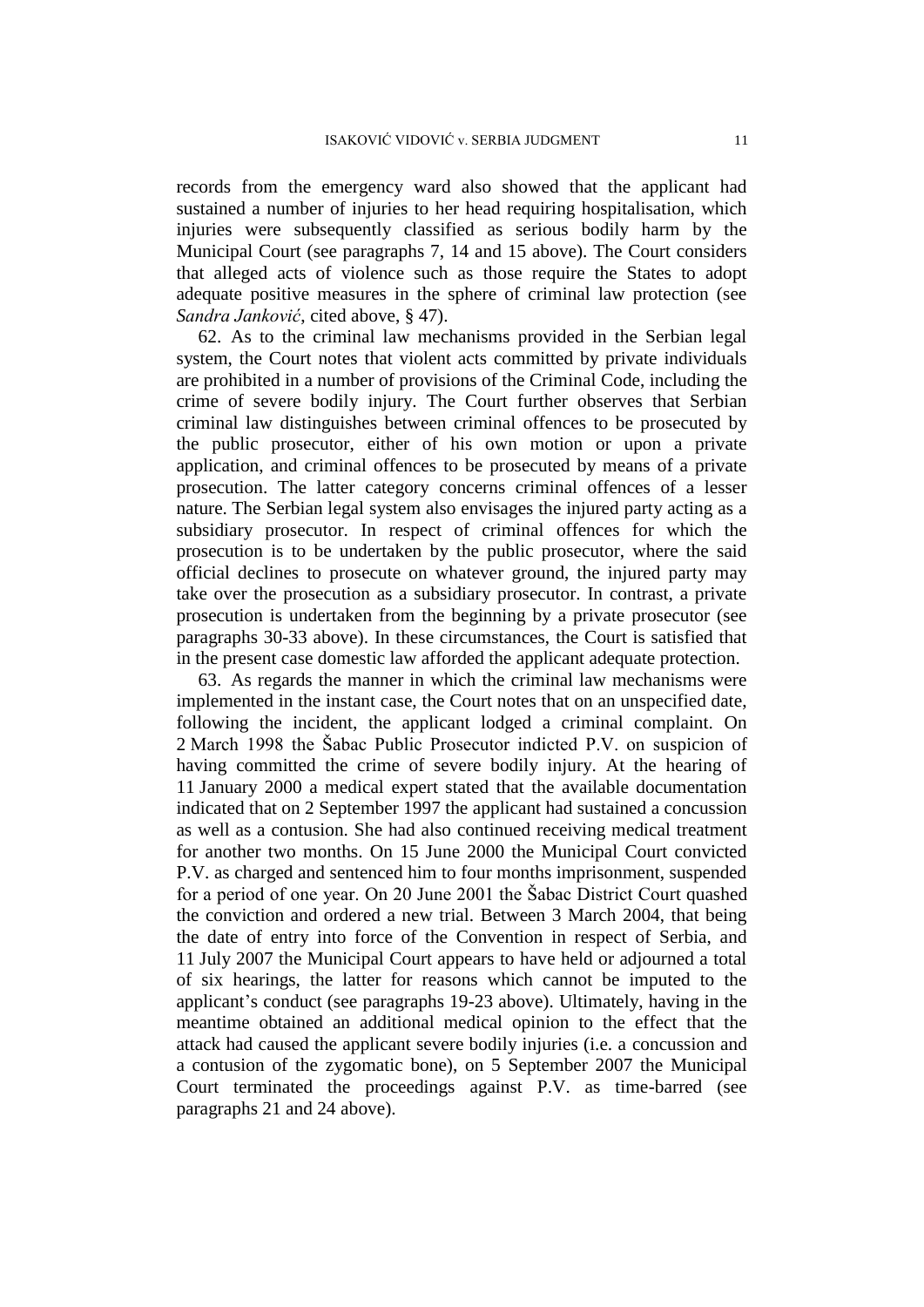64. The above analysis shows that even though the public prosecutor had pressed charges against P.V. the criminal proceedings against him were terminated owing to statutory limitation and were thus concluded without a final decision on the attacker's guilt (see Sandra Janković, cited above, § 57). In view of this finding, as well as the fact that the applicant personally had not contributed to the delay at issue, some three and half years after ratification, the Court considers that the impugned practices in the specific circumstances of the present case did not provide adequate protection to the applicant against an attack on her physical integrity and showed that the manner in which the criminal law mechanisms were implemented were defective to the point of constituting a violation of the respondent State's positive obligations under Article 8 of the Convention.

# II. ALLEGED VIOLATIONS OF ARTICLES 3 AND 13 OF THE **CONVENTION**

65. The applicant's complaint was also communicated to the Government under Articles 3 and 13 of the Convention, which read as follows:

#### **Article 3**

"No one shall be subjected to torture or to inhuman or degrading treatment or punishment."

#### **Article 13**

"Everyone whose rights and freedoms as set forth in [the] Convention are violated shall have an effective remedy before a national authority notwithstanding that the violation has been committed by persons acting in an official capacity."

66. Given that the applicant's complaint communicated under Articles 3 and 13 is effectively the same as her complaint already considered under Article 8, and having regard to its finding in respect of the latter (see, in particular, paragraph 64 above), the Court declares the former complaint admissible but considers that it need not be examined separately on its merits (see *Zorica Jovanović*, cited above, § 80; and *Sandra Janković*, §§ 58 and 59).

# III. APPLICATION OF ARTICLE 41 OF THE CONVENTION

67. Article 41 of the Convention provides: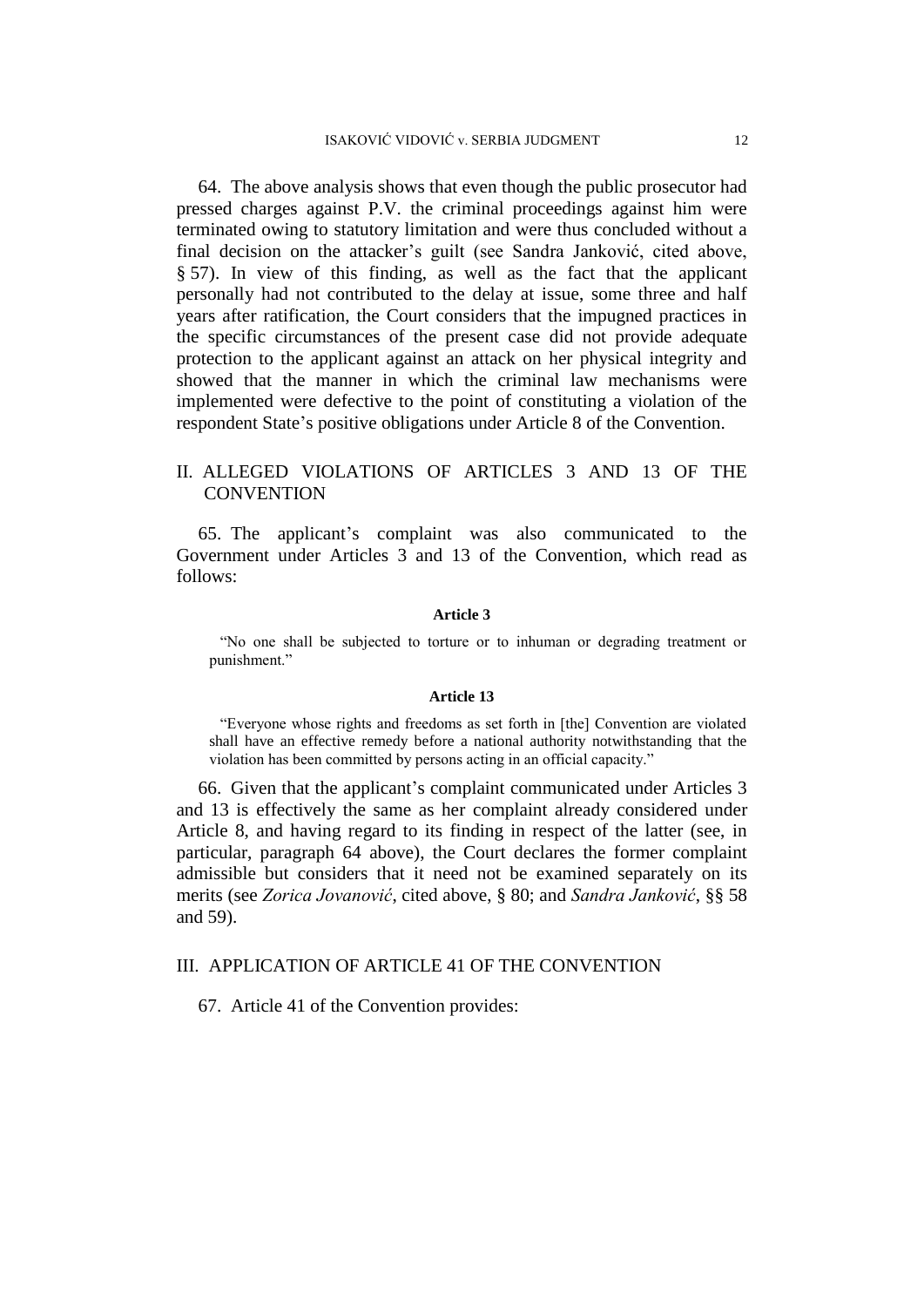"If the Court finds that there has been a violation of the Convention or the Protocols thereto, and if the internal law of the High Contracting Party concerned allows only partial reparation to be made, the Court shall, if necessary, afford just satisfaction to the injured party."

#### **A. Damage**

68. The applicant claimed a total of 22,000 euros (EUR) in respect of the physical pain and mental anguished suffered. She further claimed EUR 4,000 in view of the "violation of Article 8 of the Convention".

69. The Government contested this claim.

70. The Court considers that the applicant has certainly suffered some non-pecuniary damage. Having regard to the nature of the violation found in the present case and making its assessment on an equitable basis, the Court therefore awards her EUR 3,000 under this head.

#### **B. Costs and expenses**

71. The applicant also claimed a total of EUR 6,120 for the costs and expenses incurred before the domestic courts, as well as for those incurred before the Court.

72. The Government contested this claim.

73. According to the Court's case-law, an applicant is entitled to the reimbursement of costs and expenses only in so far as it has been shown that these have been actually and necessarily incurred and were reasonable as to their quantum. In the present case, regard being had to the documents in its possession and the above criteria, the Court considers it reasonable to award the sum of EUR 3.000 covering costs under all heads.

# **C. Default interest**

74. The Court considers it appropriate that the default interest rate should be based on the marginal lending rate of the European Central Bank, to which should be added three percentage points.

## FOR THESE REASONS, THE COURT, UNANIMOUSLY,

1. *Declares* the application admissible;

- 2. *Holds* that there has been a violation of Article 8 of the Convention;
- 3. *Holds* that there is no need to examine separately the complaint under Articles 3 and 13 of the Convention;